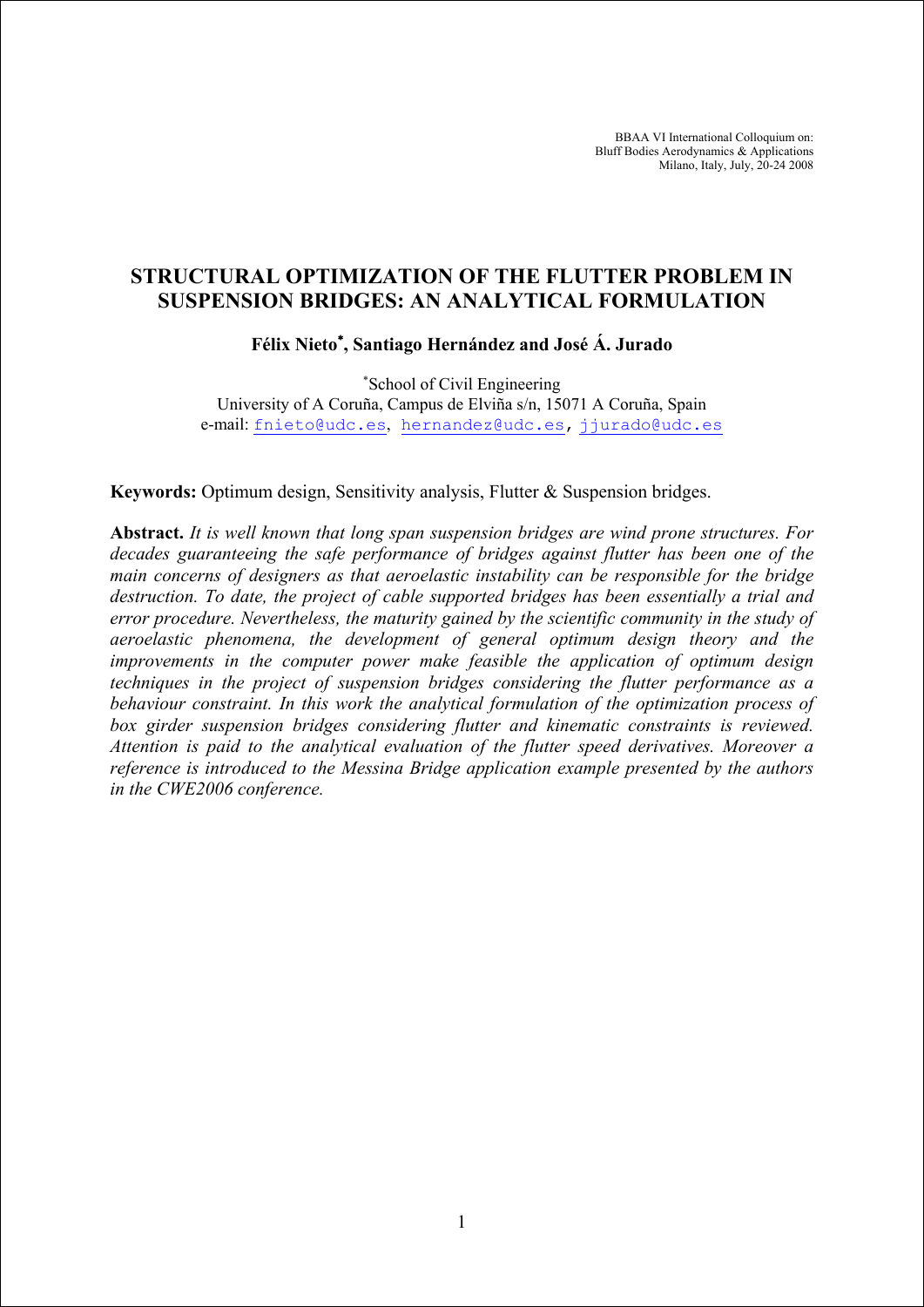# **1 INTRODUCTION**

Cable supported bridges play today a key role in ground transportation networks worldwide. Today's social and economical developments suggest that the project and construction of these challenging structures is going to be even more intense in the future. Moreover, technical and scientific skills of the bridge and wind engineering communities have reached an unprecedented level. Therefore, it is worthy to take some time to reflect on the design techniques applied in the bridge engineering realm and the specific field of wind effects on long span bridges.

To date, long span bridges have been projected using conventional design techniques. The conventional design method consists in a trial and error procedure that the designer, based upon his experience and expertise, carries out to bring the prototype into accordance with the set of imposed constraints. In Fig. (1) a flowchart containing the basic stages to follow is presented. However there is no guarantee for the final design, in spite of fulfilling the required specifications, to be the best of all the possible designs which satisfy the project requirements. In addition, along the design process a modified design can perform worse than a previous one, making the design process long, complex, tedious and unfeasible. Comprehensive treatises about general bridge design have focused exclusively on the classical design method [1], [2], [3]. A relevant exception is the book by Troitsky [4] which devotes some space to the optimal design of continuous composite steel bridge girders.



Figure 1: Conventional design flowchart.

The alternative approach is any of the non-conventional design techniques, that is, design based upon sensitivity analysis and optimum design. Comprehensive references can be found in technical literature [5], [6], [7], [8]. Practical applications in structural problems of the aforementioned non-conventional design techniques are not just an academic issue. These techniques have been successfully applied for decades in extremely competitive sectors such as car and aeronautic industries.

Sensitivity can be defined as a response derivative with regards to a design variable, that is, a structural property with a potential for change. This derivative can be understood as the expected change in the response when the considered design variable is perturbed. Therefore, the structural behaviour due to a change in a design variable can be anticipated. This circumstance allows the designer to follow a guided design process avoiding unfruitful design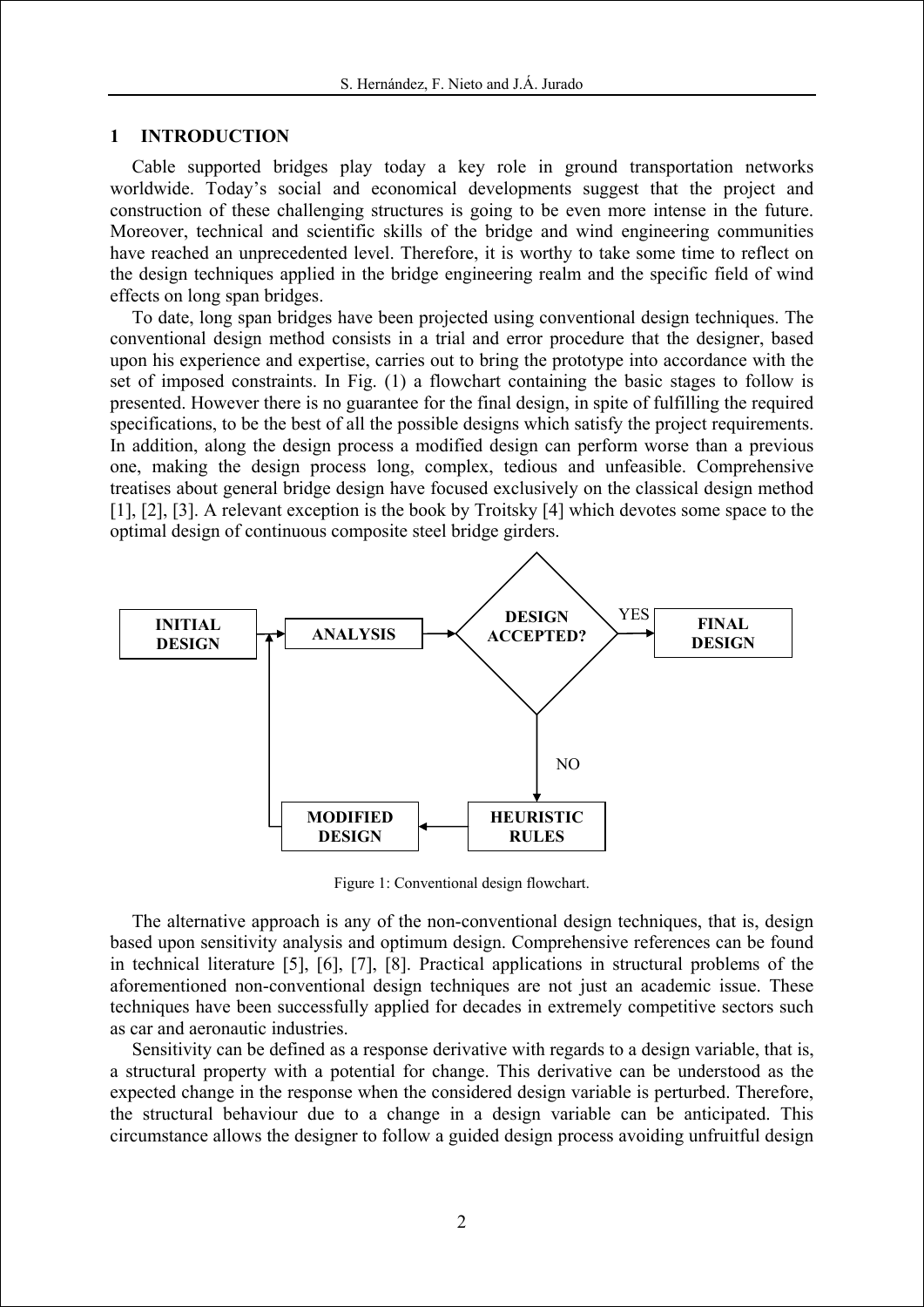

modifications. In Fig. (2) the scheme of a sensitivity analysis based design process is shown. Practical applications of sensitivity analysis to bridge engineering are scarce [9], [10].

Figure 2: Sensitivity analysis based design flowchart.

A classical definition for optimum design is the one by Wilde [11] "the best feasible design according to a preselected quantitative measure of effectiveness". In optimal structural design a certain objective function, (structure weight in many cases) must be minimized or maximized by modifying the design variables while satisfying a set of behaviour and design constraints. Thanks to the use of computers the final optimum design can be accomplished by mathematical methods. This efficient and logical approach contrasts with the use of heuristic rules which characterizes the conventional design process. Several examples of structural optimization can be found in the literature [12], [13]. In Fig. (3) the conceptual scheme of an optimum design process is presented.



Figure 3: Optimum design flowchart.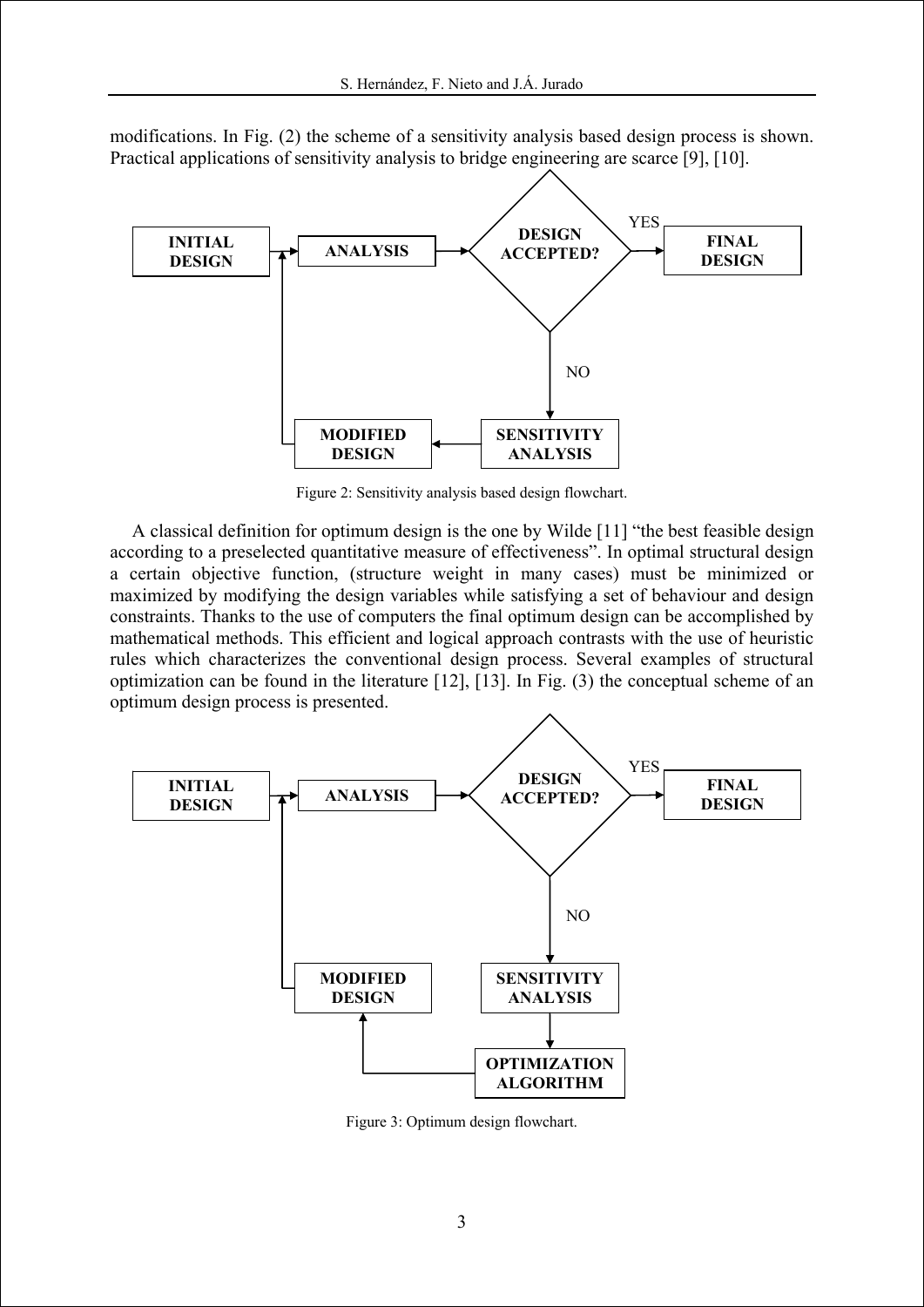It is well known that long span suspension bridges are wind prone structures. They can be affected by a number of aerodynamic and aeroelastic phenomena such as vortex induced vibrations, galloping or flutter, amongst others. For decades, guaranteeing the safe performance of bridges against flutter has been one the main concerns of designers as that aeroelastic instability can be responsible for the complete destruction of the structure.

Therefore, a lot of work has been devoted to obtain bridge decks whose cross-section performs feasibly from the aerodynamic point of view. A clear example has been the wind tunnel testing campaign of the Great Belt Bridge where 1:80 scale section model tests were conducted in smooth and turbulent flow with the aim of evaluating the flutter performance of a series of candidate section designs [14]. Moreover, altogether with its aerodynamic characteristics it is possible to modify the structural properties of the bridge deck during the design phase in order to improve the bridge performance against flutter. As a matter of fact, the Structural Mechanics Research Team of the University of La Corunna has been working for years in the application of non-conventional design techniques in cable supported bridges considering their flutter performance. Applications of sensitivity analysis can be found in several publications [15], [16], [17], [18]. The gained confidence in sensitivity analysis applied to the design of cable-supported bridges allows facing the aeroelastic optimum design of such challenging structures. Along the present document the optimum problem formulation will be commented.

# **2 FORMULATION OF THE OPTIMUM DESIGN PROBLEM OF SUSPENSION BRIDGES CONSIDERING AEROELASTIC AND KINEMATIC CONSTRAINTS**

#### **2.1 Optimum design problem formulation**

Mathematically, the optimization problem can be written as

$$
\min F(\mathbf{x})\tag{1}
$$

$$
(1)
$$

Which means that a certain objective function *F*, that depends upon a set of design variables  $\mathbf{x} = (x_1, \dots, x_n)$ , being *n* the number of selected design variables, must be minimized, or maximized, if that is the case.

Additionally, a set of design and behaviour constraints must be accomplished:

$$
g_j(\mathbf{x}) \le 0 \quad j = 1, \dots, l \tag{2}
$$

and

$$
x_{i_{\min}} \le x_i \le x_{i_{\max}} \tag{3}
$$

Where  $l$  is the total number of chosen constraints; and  $x_i$  must be inside an interval of appropriated values.

In the present work, the optimization problem to be solved is to obtain the minimum weight bridge deck compatible with a stipulated minimum flutter critical wind speed and a maximum allowed deck vertical displacement. Design variables may change continuously inside a range between a lower limit and an unbounded upper limit. Therefore the optimum design problem to be solved is:

$$
\min F = A(e_1, \dots, e_n) \tag{4}
$$

Subject to:

$$
e_{\min} \le e_i \le e_{\max} \quad i = 1, \dots, n \tag{5}
$$

$$
g_1: \frac{U_{f,cr}}{U_f} - 1 \le 0 \tag{6}
$$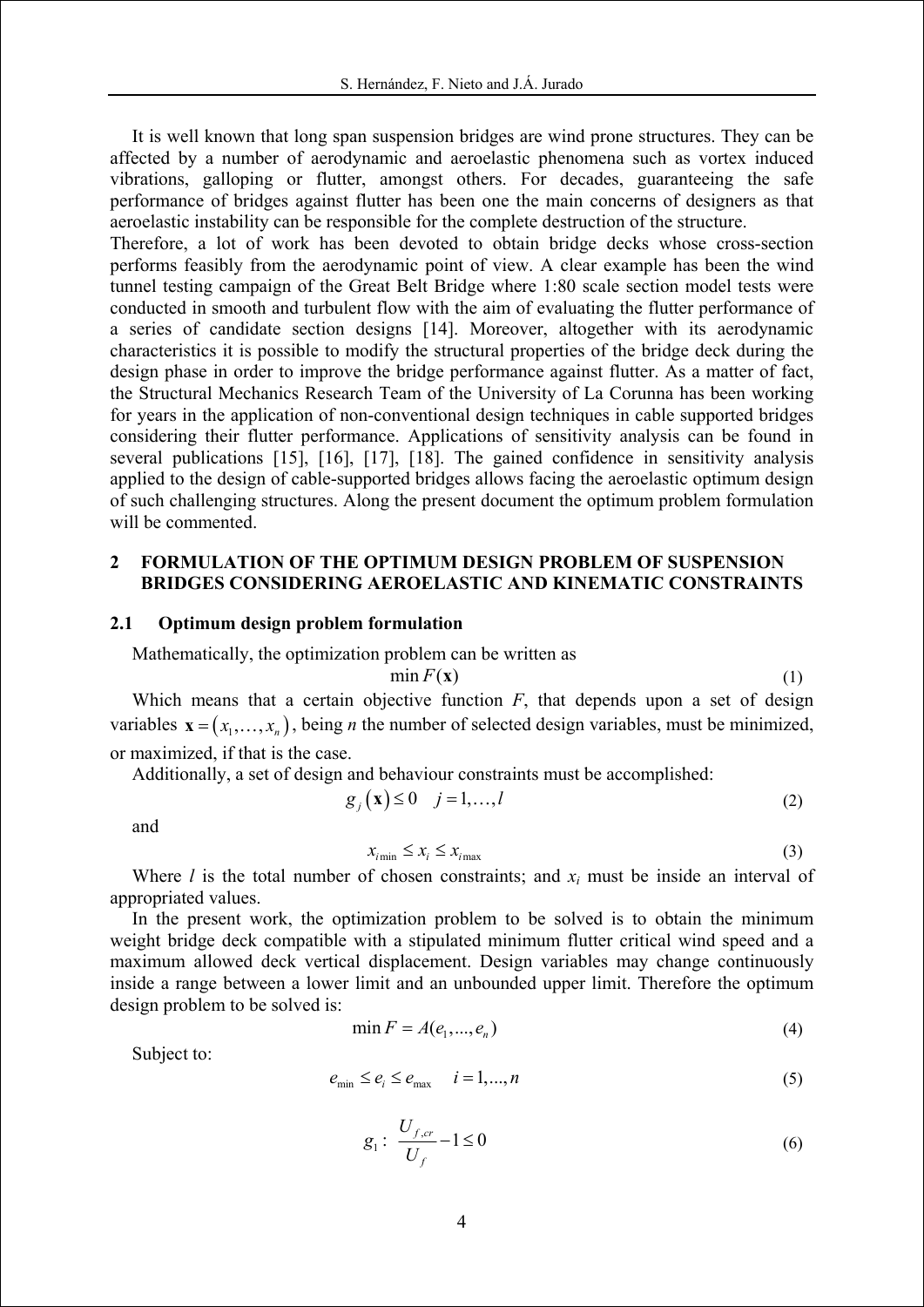$$
g_2: \frac{w_c}{w_{c,\text{max}}} - 1 \le 0 \tag{7}
$$

In the former expressions *A* is the area of the deck cross-section. The deck weight is directly related with the cross-section area; therefore, the minimum area deck corresponds with the minimum weight deck. When the suspension bridge deck is a box girder, then it is clear that the cross-section area is dependent upon the material thicknesses (*e1,…,en*). Material thicknesses must be included inside a certain range whose lower bound  $e_{min}$  is the minimum thickness due to manufacturing or constructive considerations. In practical applications the upper bound *e*max can be neglected. In section 2.6 the relationship between a box cross-section area and material thicknesses will be surveyed in depth.

The behaviour constraints to be satisfied are the following: The flutter speed *Uf* must be equal or higher than a critical value *Uf,cr* established in the project requirements. Additionally, the vertical displacement of the span centre  $w_c$  must be equal or lower than a maximum bound  $w_{c,max}$  given by the project requirements or national codes for a certain set of actions.

The optimization method to be implemented for solving the design problem is the modified feasible directions method [7]. This is a gradient based method, therefore, objective function and constraints gradients must be supplied to the optimization algorithm. In spite of their popularity, finite differences are strongly discouraged from being used in the evaluation of the aforementioned gradients due to step size uncertainty, risk of mode order change and the enormous amount of the required computer time to evaluate, amongst others, the derivatives of the flutter speed with regard to the design variables. The most efficient strategy developed to date for carrying out this task is the analytical evaluation of the derivatives. It must be borne in mind that the mentioned gradients must be evaluated repeatedly along the optimum design process which makes worthy the effort devoted to obtain the analytical expressions of the derivatives and their implementation in a computer code.

The correct optimum problem formulation and an adequate numerical strategy are key issues, nevertheless they are not enough in order to guarantee reaching the optimal solution. In the aeronautic realm one of the basic concerns of designing under flutter constraints is the discontinuous dependency of flutter upon structural stiffness. Thus, flutter constraint may not be a continuous function of the structural design variables due to the effect of "hump" modes [19], [20]. This aspect should be carefully checked whenever the aeroelastic optimum design of long span bridges is carried out.

## **2.2 Structural finite element modelling for aeroelastic optimum design**

Suspension as well as cable-stayed bridges may be analyzed by means of three dimensional finite element models adopting beam elements, multiple references can be found in the literature as [21]. Thus, the first step in the optimum design process must be to work out a bridge three dimensional beam elements model bearing in mind that the great amount of repetitive calculations to be carried out entails the number of degrees of freedom to be moderate [22]. In Fig. 4 an image of a 3D finite element model of a suspension bridge is presented.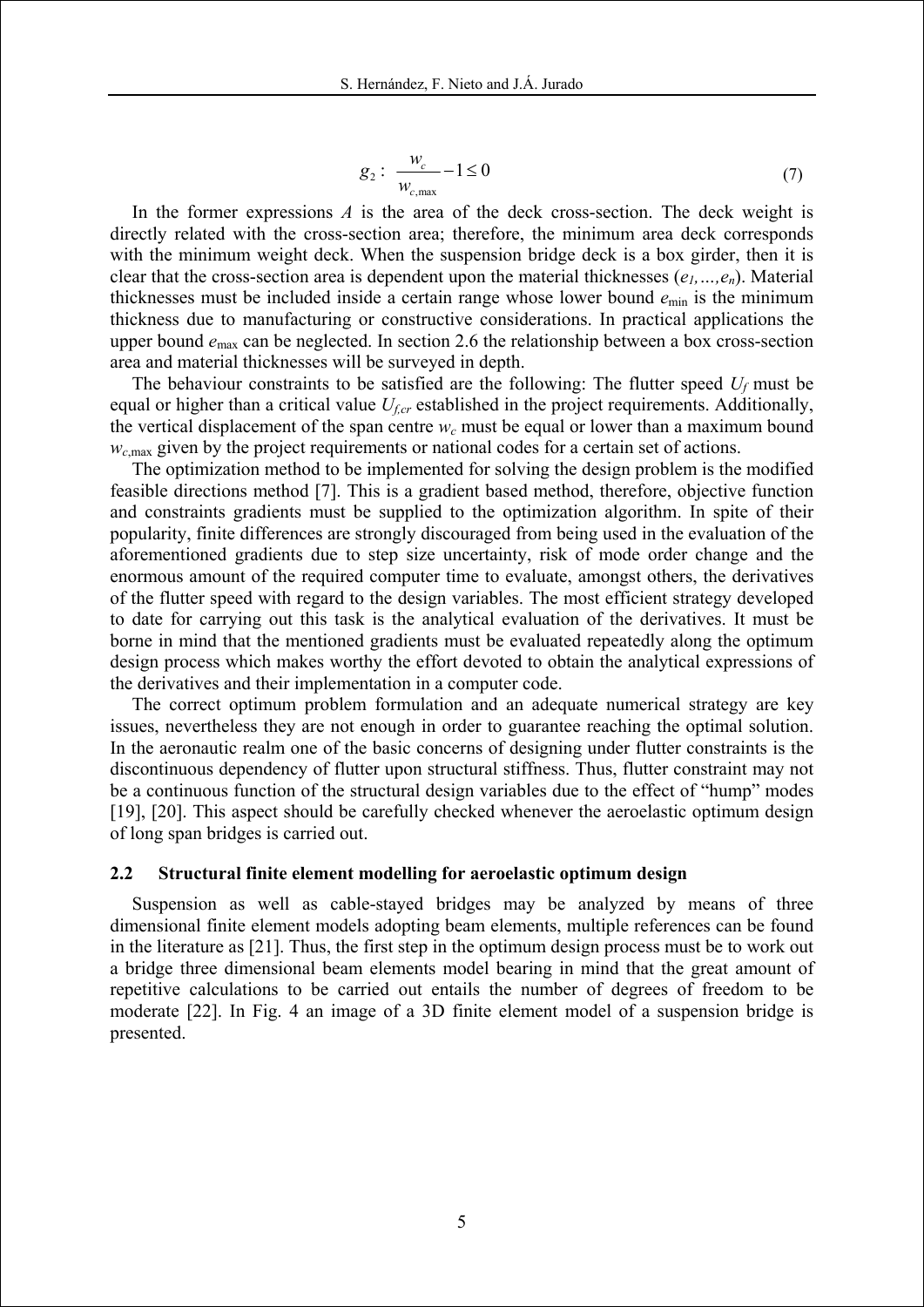

Figure 4: Finite element model of a suspension bridge.

For analysis purposes the deck mass per unit of length is expressed as

$$
\underline{m}_x = \underline{m}_y = \underline{m}_z = \rho A + \underline{m}^{ns} \tag{8}
$$

Where the symbol highlights that the parameter is expressed per unit of length,  $\rho$  is the deck material density,  $\vec{A}$  is the deck cross-section area and  $\vec{m}$ <sup>ns</sup> is the non-structural mass per unit of length, which represents the mass contribution of bulkheads, stiffening members or the bearing surface.

Similarly, the deck polar moment of inertia  $m_{\varphi}$  is evaluated as:

$$
\underline{m}_{\varphi x} = \rho(I_y + I_z) + \underline{m}_{\varphi x}^{ne} \tag{9}
$$

Where  $I_y$  is the deck cross-section vertical moment of inertia,  $I_z$  is the deck cross-section lateral moment of inertia and  $m_{\infty}^{ns}$  is the non-structural elements contribution to the polar moment of inertia per unit of length. Along the optimum design process non-structural contributions in (8) and (9) are considered to remain fixed.

In Fig. 3 the conceptual flowchart of the optimum design process has been presented when a gradient based optimization method is used. According with the optimization problem stated in Eqs. (4) to (7), two are the core tasks to be completed along the design process: performing the aeroelastic analysis, that is, evaluation of the flutter speed in the studied case, and obtaining the sensitivity analyses of the flutter velocity and the deck displacements with regard to the considered design variables. These aspects will be reviewed next.

## **2.3 Evaluation of the bridge flutter velocity**

The hybrid method has been used in order to obtain the bridge flutter speed [23], [24]. This method is called hybrid because it comprises two different phases. In first place, an experimental one with the aim of obtaining the flutter derivatives and, once this has been completed, a computational phase begins which allows the calculation of the bridge flutter speed *U<sub>f</sub>*. The main operations concerned with the calculation of the flutter speed are the following:

- Wind tunnel section model testing for obtaining up to 18 flutter derivatives  $(A_i^*, H_i^*, P_i^*$  *i* = 1,...,6) which are a function of the reduced frequency *K*=*Bω*/*U*. Being *B* the deck width, *ω* the frequency of the response and *U* the oncoming wind speed.
- Calculation of the bridge natural frequencies and mode shapes using a three-dimensional finite element model. This is a mandatory step as modal analysis will be applied to obtain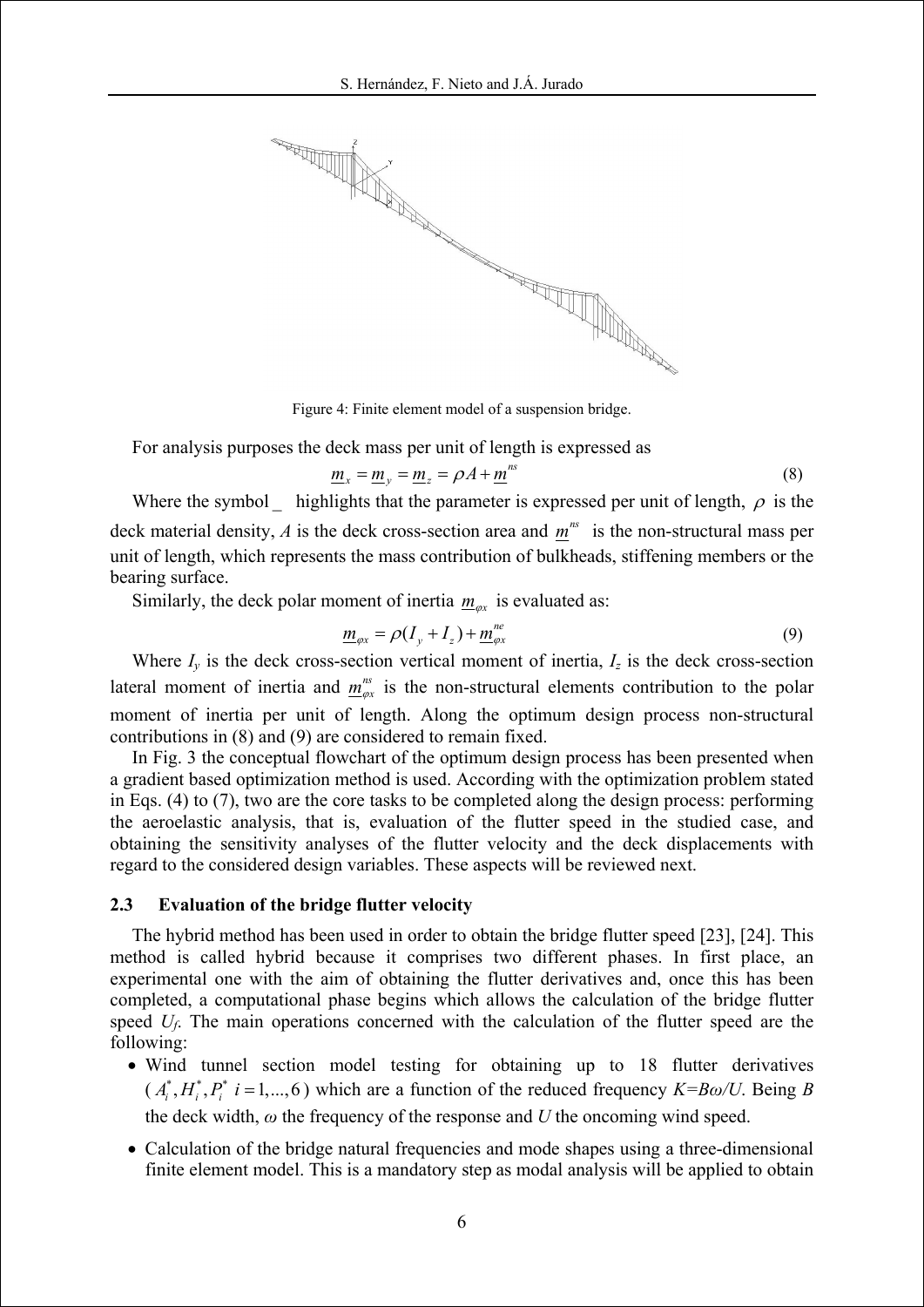the flutter speed. A key issue in suspension bridges is the stiffening effect due to tension in cables. Thus, the stiffness matrix in second order theory must be adopted [25].

$$
\mathbf{K}_{\text{nonlin}} = \mathbf{K}_{\text{lin}} + \mathbf{K}_{\text{G}} \tag{10}
$$

Where  $K_{lin}$  is the linear theory stiffness matrix and  $K_G$  is the geometrical stiffness matrix. • Computational evaluation of the aeroelastic forces acting on the bridge deck.

$$
\begin{pmatrix}\nD \\
L \\
M\n\end{pmatrix} = \frac{1}{2} \rho U^2 \begin{pmatrix}\nK^2 P_4^* & -K^2 P_6^* & -B K^2 P_3^* \\
-K^2 H_6^* & K^2 H_4^* & B K^2 H_3^* \\
-B K^2 A_6^* & B K^2 A_4^* & B^2 K^2 A_3^* \end{pmatrix} \begin{pmatrix}\nv \\
w \\
\varphi_x\n\end{pmatrix} + \frac{1}{2} \rho U^2 \begin{pmatrix}\nB K P_1^* / U & -B K P_5^* / U & -B^2 K P_2^* / U \\
-B K H_5^* / U & B K H_1^* / U & B^2 K H_2^* / U \\
-B^2 K A_5^* / U & B^2 K A_1^* / U & B^3 K A_2^* / U\n\end{pmatrix} \begin{pmatrix}\n\dot{v} \\
\dot{w} \\
\dot{\varphi}_x\n\end{pmatrix}
$$
\n(11)

Where *D* is the drag force, *L* is the lift force, *M* is the moment; *U* is the wind speed, *K* is the reduced frequency, *B* is the bridge deck width,  $\rho$  is the air density, *v*, *w*,  $\varphi_x$  are the deck displacements and  $\dot{v}$ ,  $\dot{w}$  and  $\dot{\phi}_x$  are the velocities. A scheme of the considered aeroelastic forces acting on the bridge deck as well as the considered degrees of freedom is shown in Fig. 5.



Figure 5. Displacements and aeroelastic forces on a bridge deck.

The dynamic equilibrium on the bridge deck under wind forces defined in (11) can be expressed as:

$$
\mathbf{M}\ddot{\mathbf{u}} + \mathbf{C}\dot{\mathbf{u}} + \mathbf{K}\mathbf{u} = \mathbf{f}_a = \mathbf{K}_a \mathbf{u} + \mathbf{C}_a \dot{\mathbf{u}} \tag{12}
$$

Where **M** is the mass matrix, **C** is the damping matrix, **K** is the stiffness matrix,  $f_a$  is the vector containing the aeroelastic forces,  $\mathbf{K}_a$  is the aeroelastic stiffness matrix and  $\mathbf{C}_a$  is the aeroelastic damping matrix.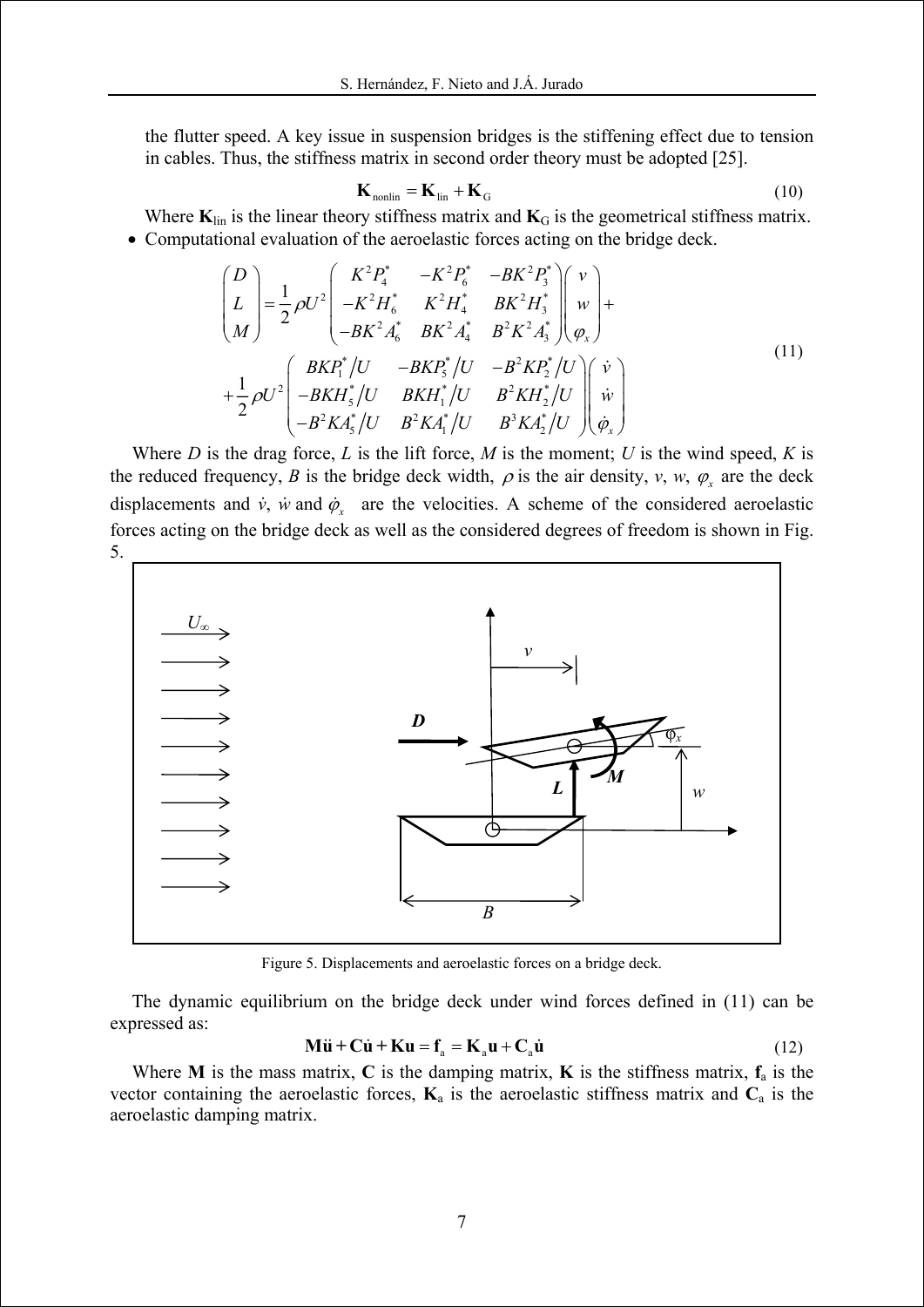The deck displacements **u** can be expressed as a combination of a set of natural mode shapes as:

$$
\mathbf{u} = \mathbf{\Phi}\mathbf{q} \tag{13}
$$

Using modal decomposition and assuming a time dependent damped oscillation for the deck aeroelastic response

$$
\mathbf{q}(t) = \mathbf{w}e^{\mu t} \tag{14}
$$

Equation (12) leads to a nonlinear eigenvector problem

$$
(\mathbf{A} - \mu \mathbf{I}) \mathbf{w}_{\mu} e^{\mu t} = \mathbf{0}
$$
 (15)

where

$$
\mathbf{w}_{\mu} = \begin{pmatrix} \mu \mathbf{w} \\ \mathbf{w} \end{pmatrix} \qquad \mathbf{A} = \begin{pmatrix} -\mathbf{C}_{R} & -\mathbf{K}_{R} \\ \mathbf{I} & \mathbf{0} \end{pmatrix}
$$
(16)

In equation (16)  $C_R$  and  $K_R$  are the reduced damping and stiffness matrixes using natural mode shapes, and their definition is presented next:

$$
\mathbf{K}_R = \mathbf{\Phi}^{\mathrm{T}} (\mathbf{K} - \mathbf{K}_a) \mathbf{\Phi}
$$
  

$$
\mathbf{C}_R = \mathbf{\Phi}^{\mathrm{T}} (\mathbf{C} - \mathbf{C}_a) \mathbf{\Phi}
$$
 (17)

Equation (15) provides a set of pairs of conjugate complex eigenvalues, being *m* the number of modes considered in the analysis.

$$
\mu_j = \alpha_j \pm i\beta_j \quad j=1,...,m \tag{18}
$$

The nonlinear eigenvector problem must be solved for increasing values of the wind speed *U* until a null aeroelastic damping is obtained, that is  $\alpha_i = 0$  for any *j*. This represents that the body motion becomes neutrally stable, being the wind speed for which the aeroelastic damping is zero the flutter wind speed *Uf*.

#### **2.4 Sensitivity analysis of the flutter speed**

As in the former case, several tasks must be completed in order to obtain analytically the sensitivity analysis of the flutter speed in bridges.

As modal analysis is applied in the evaluation of flutter speed, the first step in the way towards flutter sensitivity calculation is to obtain analytically the derivatives of the natural frequencies and mode shapes with regards to the considered design variables [26]. Deriving the well-known eigenvector problem it turns out:

$$
\frac{\partial (\omega_k^2)}{\partial x} = \frac{\boldsymbol{\phi}_k^T \cdot \left( \frac{\partial \mathbf{K}_{\text{nonlin}}}{\partial x} - \omega_k^2 \cdot \frac{\partial \mathbf{M}}{\partial x} \right) \cdot \boldsymbol{\phi}_k}{\boldsymbol{\phi}_k^T \cdot \mathbf{M} \cdot \boldsymbol{\phi}_k}
$$
(19)

Where  $\omega_k$  in the *k*th natural frequency  $\phi_k$  is the *k*th natural mode shape and **M** is the mass matrix.

Similarly, the following system must be solved to obtain the derivatives of the natural mode shapes. Special care must be taken in its solution due to its singularity.

$$
\left(\mathbf{K}_{\text{nonlin}} - \omega_k^2 \cdot \mathbf{M}\right) \cdot \frac{\partial \phi_k}{\partial x} = \frac{\partial (\omega_k^2)}{\partial x} \cdot \mathbf{M} \cdot \phi_k - \left(\frac{\partial \mathbf{K}_{\text{nonlin}}}{\partial x} - \omega_k^2 \cdot \frac{\partial \mathbf{M}}{\partial x}\right) \cdot \phi_k
$$
(20)

The analytical evaluation of the derivative of the flutter speed with regards to a design variable *x* requires to derive the non linear eigenvector problem presented in Eq.  $(15)$  when  $\alpha_i$  is null.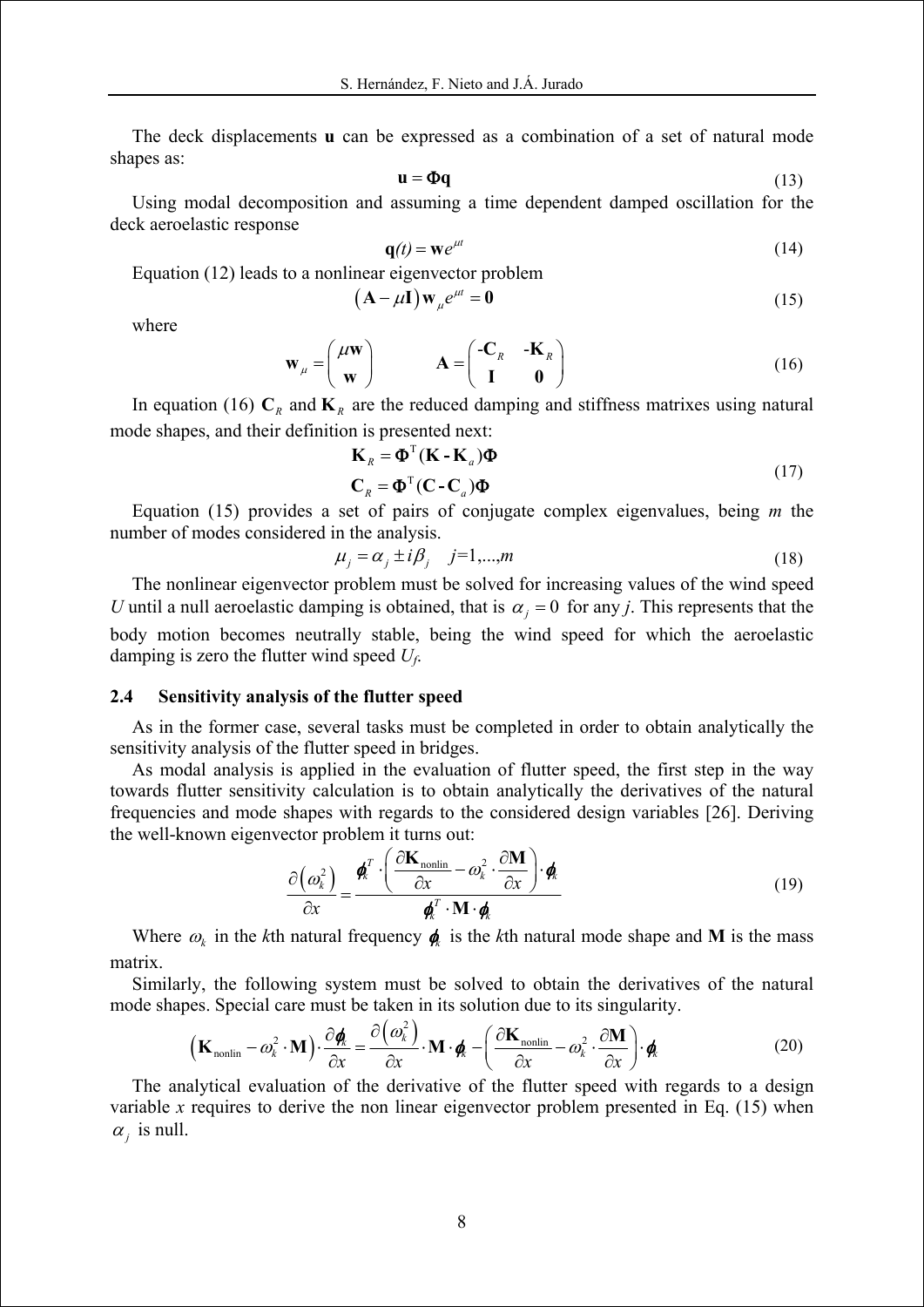$$
d\left[\mathbf{A}\left(\mathbf{x},\mathbf{U}_{f},\mathbf{K}_{f}\right)\mathbf{w}_{\mu}+\frac{\mathbf{K}_{f}\mathbf{U}_{f}}{B}i\mathbf{I}\mathbf{w}_{\mu}\right]=\mathbf{0}
$$
\n(21)

In Eq. (21) the dependency of matrix **A** upon a vector **x** containing the set of considered design variables as well as the flutter speed and the associated reduced frequency has been pointed out. In this research has been assumed that the external deck cross-section shape does not change. Thus, flutter derivatives are not dependent upon the set of chosen design variables.

After some mathematical manipulation and bearing in mind that the derivatives of the structure natural frequencies and mode shapes had been calculated previously, it is obtained a real number for the searched flutter speed sensitivity [17].

$$
\frac{\partial U_f}{\partial x} = \frac{-\operatorname{Im}\left(\overline{g}_k h_{4x}\right)}{\operatorname{Im}\left(\overline{g}_k g_U\right)}\tag{22}
$$

The imaginary numbers  $h_{Ax}$ ,  $h_{AU}$ ,  $h_{AK}$ ,  $g_U$  and  $g_K$  are defined as follows. The numbers  $\overline{g}_U$ and  $\overline{g}_k$  are the conjugate of  $g_U$  and  $g_k$ .

$$
h_{Ax} = \mathbf{v}_{\mu}^T \frac{\partial \mathbf{A}}{\partial x} \mathbf{w}_{\mu}; \quad h_{AU} = \mathbf{v}_{\mu}^T \frac{\partial \mathbf{A}}{\partial U_f} \mathbf{w}_{\mu}; \quad h_{AK} = \mathbf{v}_{\mu}^T \frac{\partial \mathbf{A}}{\partial K_f} \mathbf{w}_{\mu}
$$
(23)

$$
g_U = h_{AU} + \frac{iK_f}{B} \mathbf{v}_{\mu}^T \mathbf{I} \mathbf{w}_{\mu}; \quad g_K = h_{AK} + \frac{iU_f}{B} \mathbf{v}_{\mu}^T \mathbf{I} \mathbf{w}_{\mu}
$$
(24)

The derivatives of the **A** matrix with regards to any of the design variables can be obtained analytically as:

$$
\frac{\partial \mathbf{A}}{\partial x} = \begin{pmatrix} -\frac{\partial \mathbf{C}_R}{\partial x} & -\frac{\partial \mathbf{K}_R}{\partial x} \\ \mathbf{0} & \mathbf{0} \end{pmatrix}
$$
(25)

Evaluation of the derivative of **A** with regards to *x* requires previous evaluation of sensitivities of the natural frequencies and mode shapes with regards to that design variable.

The derivative with regards to the flutter speed is:

$$
\frac{\partial \mathbf{A}}{\partial U_f} = \begin{pmatrix} -\frac{\partial \mathbf{C}_R}{\partial U_f} & -\frac{\partial \mathbf{K}_R}{\partial U_f} \\ \mathbf{0} & \mathbf{0} \end{pmatrix}
$$
(26)

Operating and arranging terms it turns out:

$$
\frac{\partial \mathbf{K}_R}{\partial U_f} = -\mathbf{\Phi}^{\mathrm{T}} \frac{2\mathbf{K}_a}{U_f} \mathbf{\Phi}
$$
\n
$$
\frac{\partial \mathbf{C}_R}{\partial U_f} = -\mathbf{\Phi}^{\mathrm{T}} \frac{\mathbf{C}_a}{U_f} \mathbf{\Phi}
$$
\n(27)

Finally, the derivative with regards to the critical reduced frequency is:

$$
\frac{\partial \mathbf{A}}{\partial K_f} = \begin{pmatrix} -\frac{\partial \mathbf{C}_R}{\partial K_f} & -\frac{\partial \mathbf{K}_R}{\partial K_f} \\ \mathbf{0} & \mathbf{0} \end{pmatrix} = \begin{pmatrix} \mathbf{\Phi}^T & \frac{\partial \mathbf{C}_a}{\partial K_f} \mathbf{\Phi} & \mathbf{\Phi}^T & \frac{\partial \mathbf{K}_a}{\partial K_f} \mathbf{\Phi} \\ \mathbf{0} & \mathbf{0} & \mathbf{0} \end{pmatrix}
$$
(28)

#### **2.5 Sensitivity analysis of the deck displacements**

Analytical evaluation of the gradient of the kinematic constraint considered in the optimization problem involves the calculation of the derivatives of the deck movements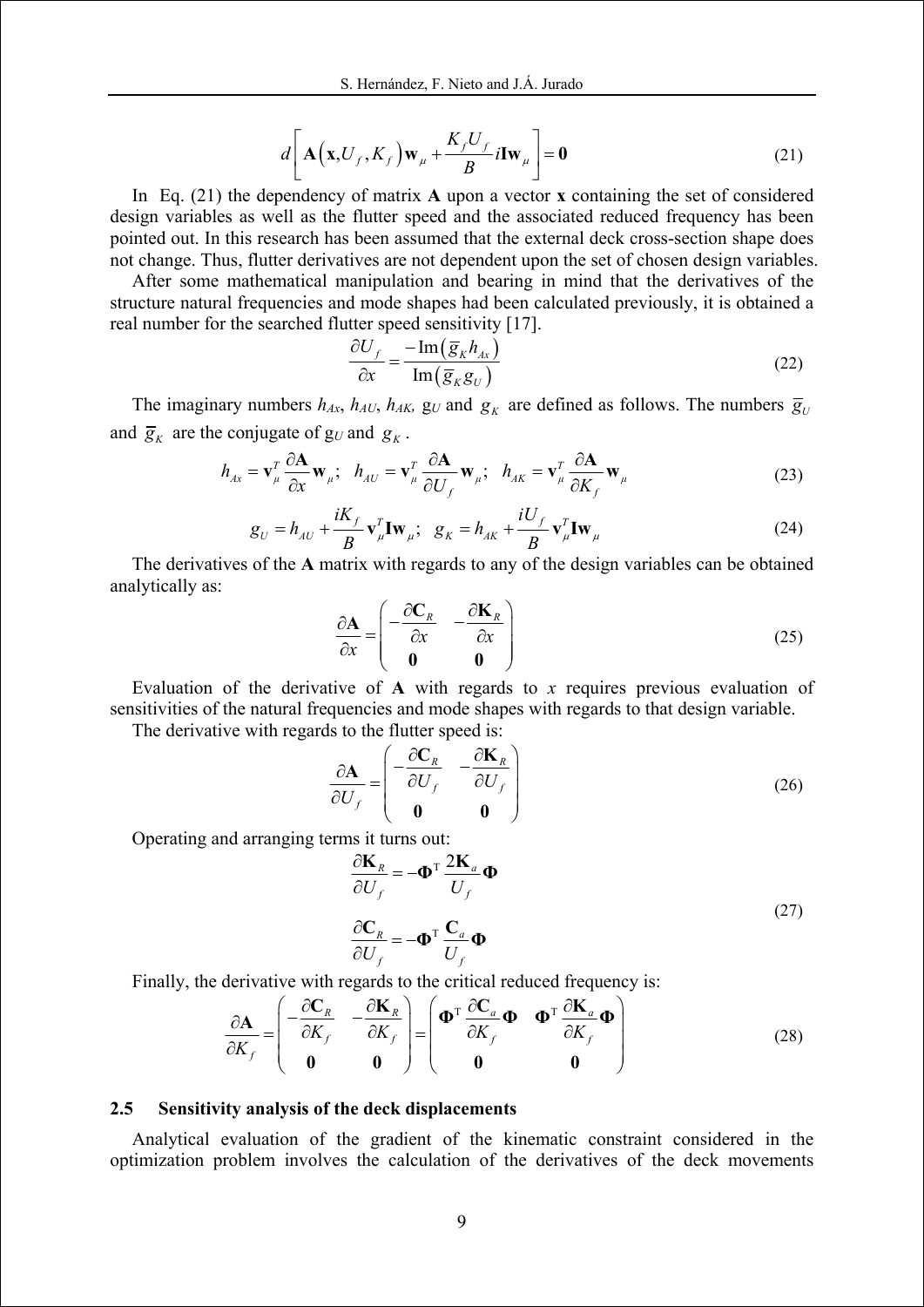caused by static loads with regards to the design variables. Those derivatives are obtained by deriving the static problem in second order theory and finally, after some manipulation, the following system of equations [26] must be solved:

$$
\left[\mathbf{K}_{\text{lin}} + \mathbf{K}_{\text{G}} + \mathbf{I}\mathbf{E}\left(\mathbf{K}_{\text{G}}^{b} \cdot \mathbf{u} \cdot \mathbf{w}^{\text{T}}\right)\right] \cdot \frac{\partial \mathbf{u}}{\partial x} = \frac{\partial \mathbf{p}}{\partial x} - \frac{\partial \mathbf{K}_{\text{lin}}}{\partial x} \cdot \mathbf{u} - \mathbf{I}\mathbf{E}\left(\mathbf{K}_{\text{G}}^{b} \cdot \mathbf{u}^{b} \cdot \frac{\partial \mathbf{w}^{\text{T}}}{\partial x} \cdot \mathbf{u}^{b}\right) \tag{29}
$$

Where **IE** represents the matrix assembly operation, **p** is a vector containing the acting static loads and **w** is the vector which relates the tension force with the nodal displacements in beam elements.

#### **2.6 Design Variables**

Formulation of the optimum design problem for a long span bridge with a box deck has been presented at section 2.1. See Eqs. (4) to (7). The assumed design variables have been the thicknesses of the box cross-section. However, careful reflection is worthy to demonstrate that those design variables are the core ones governing the bridge deck aeroelastic behaviour.

The aeroelastic response of a long span bridge depends upon the geometric properties of the deck cross-section  $I_v$ ,  $I_z$ ,  $J$ ,  $A$  as these parameters are included in the deck mass and stiffness matrixes as much in box as in truss girders. Therefore, the aforementioned geometric properties are going to play a key role in the aeroelastic performance of the bridge as can be inferred from the dynamic equilibrium equation for the bridge deck Eq. (12). Mathematically that dependency can be expressed as:

$$
U_f = U_f(I_y, I_z, J, A)
$$
\n(30)

Evaluation of the derivatives of the flutter speed  $U_f$  with regards to any of the crosssection geometric properties can be done by means of the formulae presented in previous points.

For box girders the geometric properties of the deck cross-section depend upon the lengths and thicknesses of the cross-section composite parts. This can be seen in figure 6, where a simplified symmetric box cross-section is shown.



Figure 6. Simplified symmetric box cross-section.

It is assumed that the box cross-section external shape does not change along the optimum design process. That is, the lengths of the cross-section composite parts are fixed, although thicknesses are freed to change. This approach is consistent with the practice of first developing an extensive wind tunnel testing campaign in order to fulfil an efficient bridge deck aerodynamic behaviour, followed by a comprehensive design phase in which the external deck geometry is considered unchangeable. Mathematically, the dependencies of the cross-section geometric properties with regard to the thicknesses can be written as: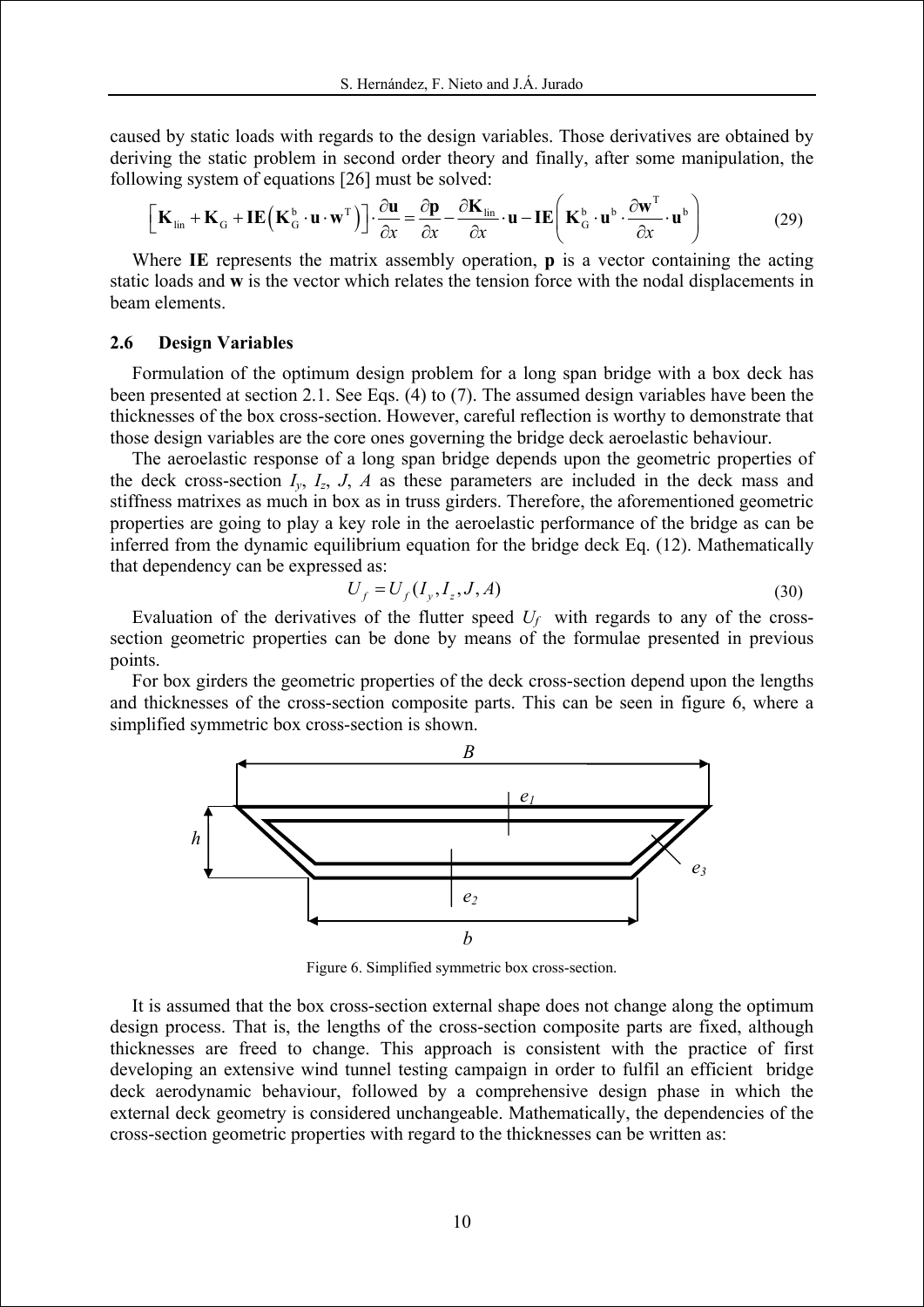$$
I_{y} = I_{y}(e_{1}, e_{2},..., e_{n})
$$
  
\n
$$
I_{z} = I_{z}(e_{1}, e_{2},..., e_{n})
$$
  
\n
$$
J = J(e_{1}, e_{2},..., e_{n})
$$
  
\n
$$
A = A(e_{1}, e_{2},..., e_{n})
$$
\n(31)

Thus, the flutter speed is a function of the deck cross-section thicknesses.

$$
U_f = U_f(I_y(e_1, e_2, \dots, e_n), I_z(e_1, e_2, \dots, e_n), J(e_1, e_2, \dots, e_n), A(e_1, e_2, \dots, e_n))
$$
\n(32)

The sensitivity of the flutter speed with regards to any of the thicknesses of the crosssection composite parts is:

$$
\frac{\partial U_f}{\partial e_i} = \frac{\partial U_f}{\partial I_y} \frac{\partial I_y}{\partial e_i} + \frac{\partial U_f}{\partial I_z} \frac{\partial I_z}{\partial e_i} + \frac{\partial U_f}{\partial J} \frac{\partial J}{\partial e_i} + \frac{\partial U_f}{\partial A} \frac{\partial A}{\partial e_i}
$$
(33)

 $(x, y)$ 

A matrix expression may be used to obtain the flutter speed derivatives:

$$
\begin{bmatrix}\n\frac{\partial U_f}{\partial e_1} \\
\vdots \\
\frac{\partial U_f}{\partial e_n}\n\end{bmatrix} = \begin{bmatrix}\n\frac{\partial I_y}{\partial e_1} & \frac{\partial I_z}{\partial e_1} & \frac{\partial J}{\partial e_1} & \frac{\partial A}{\partial e_1} \\
\vdots & \vdots & \vdots & \vdots \\
\frac{\partial I_y}{\partial e_n} & \frac{\partial I_z}{\partial e_n} & \frac{\partial J}{\partial e_n} & \frac{\partial A}{\partial e_n}\n\end{bmatrix} \begin{bmatrix}\n\frac{\partial U_f}{\partial I_y} \\
\frac{\partial U_f}{\partial I_z} \\
\frac{\partial U_f}{\partial J} \\
\frac{\partial U_f}{\partial A}\n\end{bmatrix}
$$
\n(34)

Where  $\frac{\partial \mathcal{O}_f}{\partial \mathcal{I}}, \frac{\partial \mathcal{O}_f}{\partial \mathcal{I}}, \frac{\partial \mathcal{O}_f}{\partial \mathcal{I}}, \frac{\partial \mathcal{O}_f}{\partial \mathcal{I}}$  $\mathbf{u}_z$  $U_{\epsilon}$   $\partial U_{\epsilon}$   $\partial U_{\epsilon}$   $\partial U$  $I_{\scriptscriptstyle v}$   $\,$   $\partial I_{\scriptscriptstyle z}$   $\,$   $\,$   $\partial J$   $\,$   $\,$   $\partial A$  $\partial U_\epsilon$   $\partial U_\epsilon$   $\partial U_\epsilon$   $\partial$  $\frac{\partial^2 f}{\partial I_x}, \frac{\partial^2 f}{\partial I_y}, \frac{\partial^2 f}{\partial A}$  can be evaluated using Eq. (22). On the other hand,

 $\frac{y}{2}$ ,  $\frac{U_1}{2}$ ,  $\frac{U_2}{2}$  y  $\iota_i$   $\partial \epsilon_i$   $\partial \epsilon_i$   $\partial \epsilon_i$  $I_{\nu}$   $\partial I_{\tau}$   $\partial J$   $\partial A$  $e_i$ <sup>2</sup>  $\partial e_i$ <sup>2</sup>  $\partial e_i$ <sup>2</sup>  $\partial e$  $\partial I_{v}$  ∂*I*, ∂*J* ∂  $\partial e_i$ ' ∂ $e_i$ ' ∂ $e_i$  ' ∂ with  $i=1,...,n$  must be calculated for each specific deck cross-section.

# **3 APPLICATION EXAMPLE**

The explained formulation has been applied by the authors to the optimization problem of the Messina Strait Bridge and the results have been presented at the 4<sup>th</sup> International Symposium on Computational Wind Engineering that took place in 2006 [27]. For the structural optimization of the cross section three simplified boxes were considered (see Fig. 6), while the flutter derivatives employed in the evaluation of the aeroelastic response were the ones of the 2002 design proposal. The thicknesses of the boxes were the chosen set of design variables ( $e_i = e_1, \ldots, e_6$ ). The optimum design problem considering as behaviour constraints the critical flutter wind speed and the vertical displacements under live loads for the Messina Bridge is formulated as follows: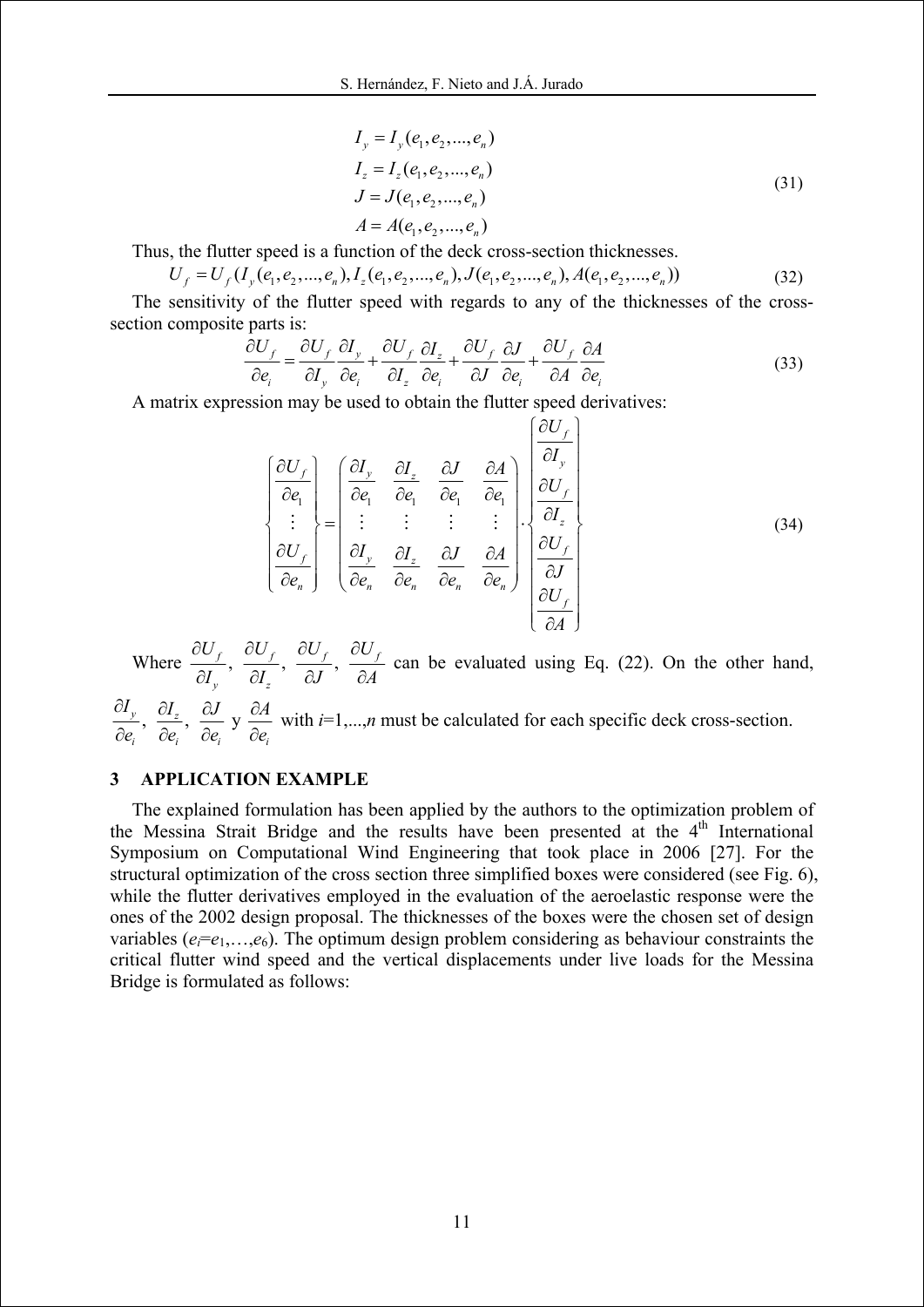$$
\min F = A = A^{c} + 2A^{l} = B_{c}h_{c} - \left(\frac{B_{c} - b_{c}}{2}\right)h_{c} - \frac{(h_{c} - e_{1} - e_{2})^{2}(B_{c} - b_{c})}{2h_{c}} - (h_{c} - e_{1} - e_{2})\left\{B_{c} - \frac{1}{h_{c}}\left[(h_{c} - e_{2})(b_{c} - h_{c}) + e_{3}\sqrt{(B_{c} - b_{c})^{2} + 4h_{c}^{2}}\right]\right\} +
$$
\n
$$
+ 2\left\{\frac{B_{l}h_{l} - \left(\frac{B_{l} - b_{l}}{2}\right)h_{l} - \frac{(h_{l} - e_{4} - e_{5})^{2}(B_{l} - b_{l})}{2h_{l}} - \frac{(h_{l} - e_{4} - e_{5})^{2}(B_{l} - b_{l})}{2h_{l}}\right\} + (35)
$$
\nthat (1)

Subject to:

$$
0.003 \text{ m} \le e_i \tag{36}
$$

$$
g_1: \frac{U_{f,cr}}{U_f} - 1 \le 0 \quad \text{with} \ \ U_{f,cr} = 75 \text{ m/s}
$$
 (37)

$$
g_2: \frac{w_c}{w_{c,\text{max}}} - 1 \le 0 \quad \text{with} \quad w_{c,\text{max}} = \frac{3l}{1000} = 9.9 \text{ m}; \ l = 3300 \text{ m}
$$
 (38)

The initial design was the 2002 design proposal, thus any decrement in the deck weight compatible with the flutter and the kinematic constraints would mean a substantial saving in the project execution costs.

Several cases were solved, reaching a maximum material saving in the deck material of 33% with regards to the 2002 design proposal. Moreover, a mass redistribution between the central and the lateral boxes took place, which gives an idea of the power of this nonconventional design technique. On the other hand, improvements can be introduced in the optimization problem such as the inclusion of restraints related with stresses that would act as active constraints in the optimization problem and thus limit the magnitude of the change in the objective function.

## **4 CONCLUSIONS**

- The feasibility of non-conventional design techniques, that is, sensitivity analysis and optimum design, has been commented; altogether with some advantages over the classical design process.
- The formulation of the optimum design problem of box girder suspension bridges considering aeroelastic and kinematic constraints has been surveyed. Moreover, the advantages of the analytical formulation for sensitivities over the finite differences approach have been pointed out.
- The formulae of the main tasks to be performed along the optimum design process have been presented.
- A reference has been included regarding the Messina Bridge application example presented by the authors in the CWE-2006 conference.
- The optimization process can be improved introducing additional aeroelastic constraints to be fulfilled such as the ones related with buffeting. Also additional structural constraints can be introduced as those related with material stresses.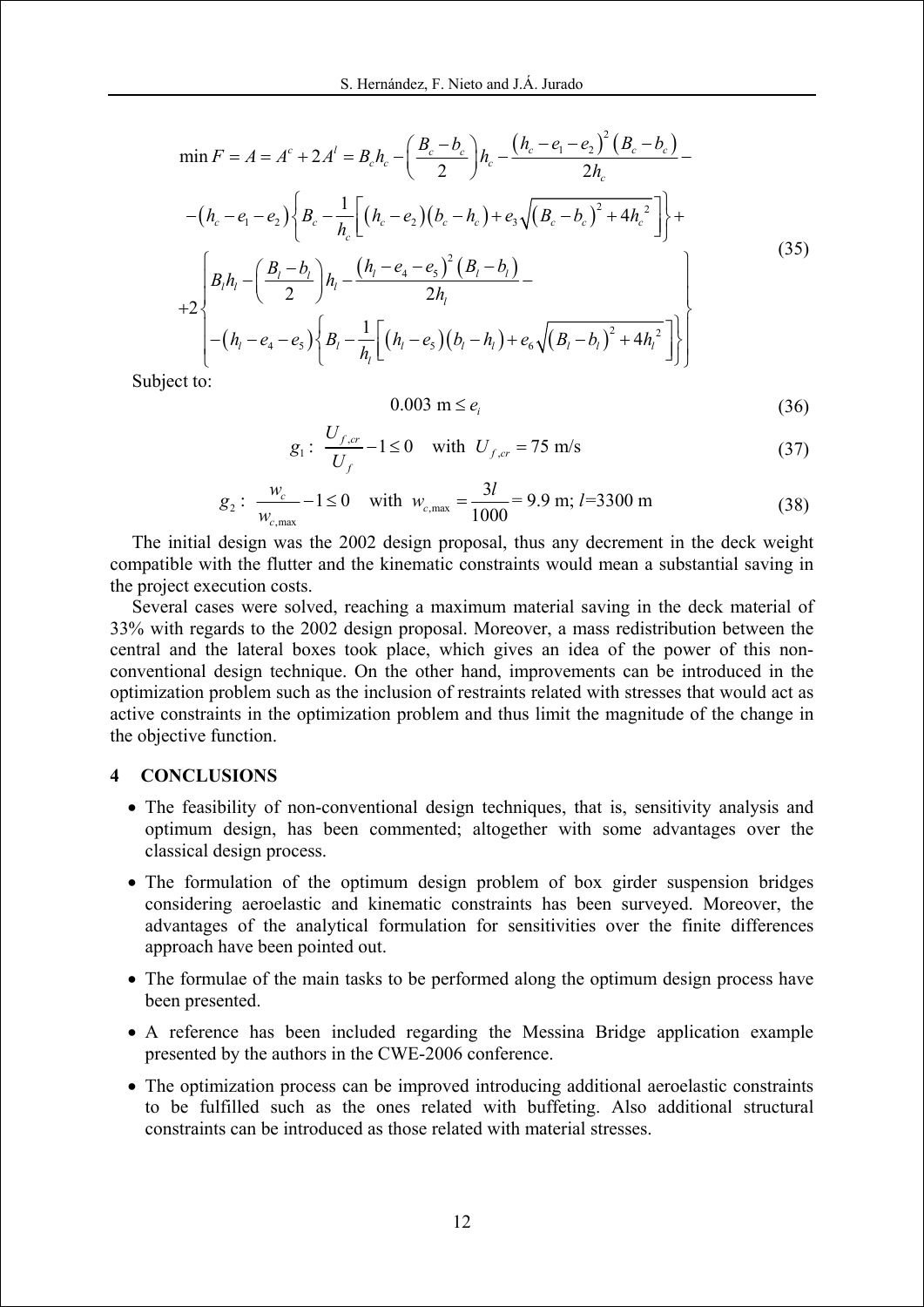#### **ACKNOWLEDGEMENTS**

This research has been funded by the Spanish Ministry of Education and Science through project BIA 2007-66998.

## **REFERENCES**

- [1] P.P. Xanthakos. *Theory and Design of Bridges*. John Wiley & Sons, Inc., New York, USA, 1994.
- [2] N.J. Gimsing. *Cable Supported Bridges: Concept and Design*. John Wiley & Sons Ltd, Chichester, UK, 1997
- [3] M.J. Ryall, G.A.R. Parke and J.E. Harding. *Manual of Bridge Engineering*. Thomas Telford Publishing, London, UK, 2000
- [4] M.S. Troitsky. *Planning and Design of Brigdes*. John Wiley & Sons, Inc., New York, USA, 1994.
- [5] S. Hernández. *Métodos de Diseño Óptimo de Estructuras (In Spanish)*. Colegio de Ingenieros de Caminos, Canales y Puertos, Madrid, Spain, 1989.
- [6] R.T. Haftka and Z. Gürdal. *Elements of Structural Optimization. Third revised and expanded edition*. Kluwer Academic Publishers, Dordrecht, 1992.
- [7] G.N. Vanderplaats. *Numerical Optimization Techniques for Engineering Design: With Applications*. Vanderplaats Research & Development, Inc., Colorado Springs, USA, 2001.
- [8] J. Arora. *Introduction to Optimum Design. Second Edition*. Elsevier Academic Press, Amsterdam, Netherlands, 2006.
- [9] J. Wang, J. Ko and Y.Ni. Modal Sensitivity Analysis of Tsing Ma Bridge for Structural Damage Detection. Porceedings of Nondestructive Evaluation of Highways, Utilities and Pipelines IV, Newport Beach, USA, March 7<sup>th</sup> ,2000.
- [10] J.C. Perezzán and S. Hernández. Analytical Expressions of Sensitivities for Shape Variables in Second Order Bending Systems. *Advances in Engineering Software*, **36**, 99–108, 2005.
- [11] D.J. Wilde. *Globally Optimal Design*. John Wiley & Sons, Ltd., New York, USA, 1978.
- [12] M.Z. Cohn and Z. Lounis. Optimum Limit Design of Continous Prestressed Concrete Beams. *Journal of Structural Engineering*, **119**, 3351–3576, 1993.
- [13] J.H.O. Negrao and L.M.C. Simoes. Reliability-Based Optimum Design of Cable-Stayed Bridges. *Structural and Multidisciplinary Optimization*, **28**, 214–220, 2004.
- [14] A. Larsen. Aerodynamic aspects of the final design of the 1624 m suspension bridge across the Great Belt. *Journal of Wind Engineering and Industrial Aerodynamics*, **48**, 261–285, 1993.
- [15] J.A. Jurado, S. Hernández, A. Mosquera and F. Nieto. Optimal Cable Arrangement in Cable Stayed Bridges based in Sensitivity Analysis of Aeroelastic Behaviour. Proceedings of the 2003 ASCE Structures Congress & Exposition, Seattle, USA, May 29-31, 2003.